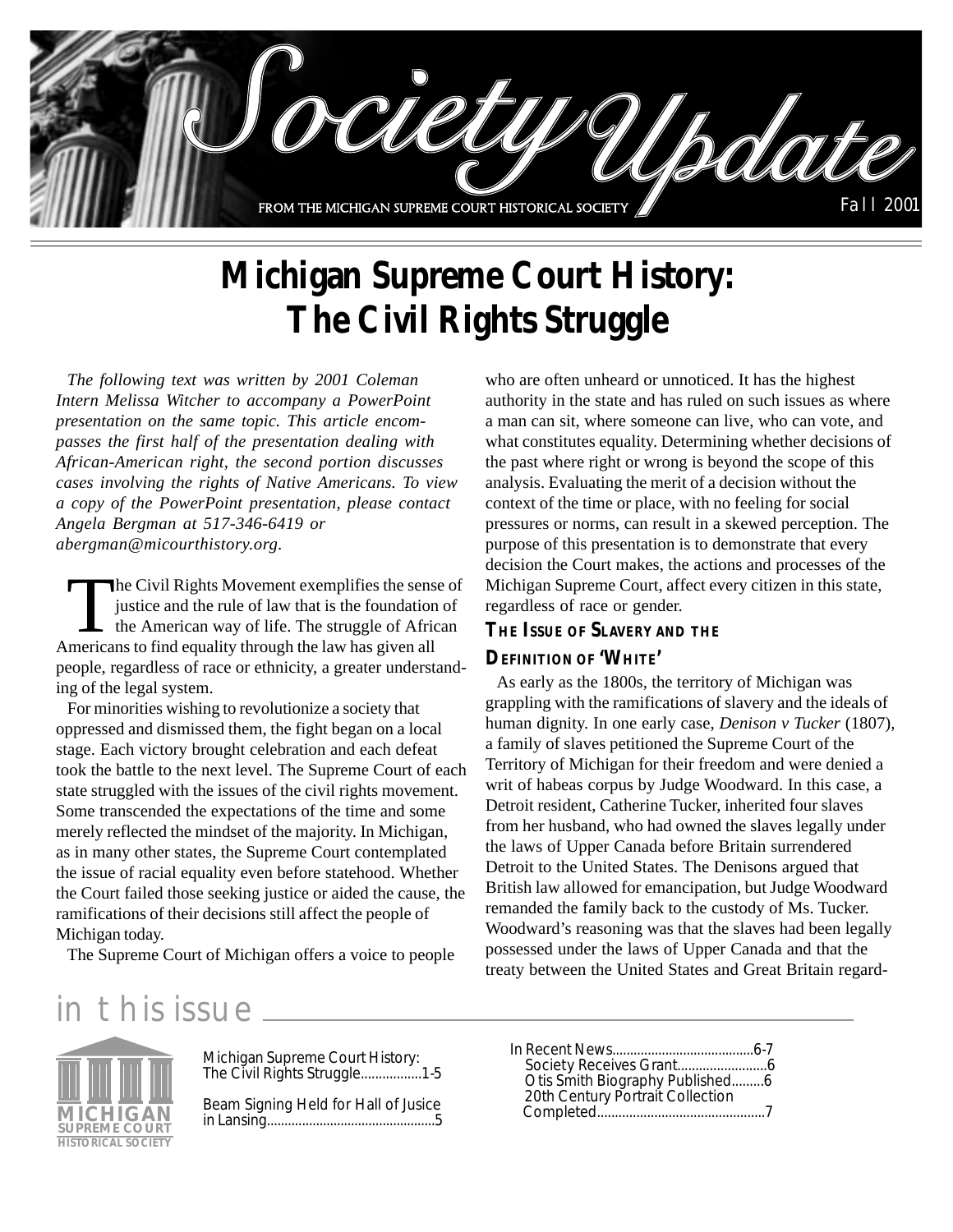ing American, French and British subjects living in Michigan "had guaranteed foreign subjects the right to maintain their property, including slaves, held at the end of British occupation in 1796." (Mitchell 2)

In his decision Judge Woodward set a precedent that repeats throughout Michigan judicial history; even though he found slavery distasteful, and said of the institution "absolute and unqualified slavery of the human species in the United States of America is universally and justly considered (its) greatest and deepest reproach" (DCL Vol.1986, Winter), he still decided in a manner that supported the institution. Many future justices would follow in those footsteps by making decisions they found morally reprehensible and yet they believed to be legally valid.

Another complexity of Michigan's judicial system that dates back to the time of its status as a territory is the contradiction amongst cases. One month after the *Tucker* decision, Judge Woodward ruled *In the Matter of Richard Pattinson* that the Territory was not bound to return fugitive slaves Joseph and Jane Quinn to their owner Richard Pattinson. In this case, the

 $\ddot{\bullet}$  $\bullet$  $\bullet$  $\bullet$  $\bullet$  $\bullet$  $\bullet$  $\bullet$  $\bullet$  $\bullet$  $\bullet$  $\bullet$  $\bullet$  $\bullet$  $\ddot{\bullet}$  $\ddot{\bullet}$ 

> $\bullet$   $\bullet$   $\bullet$  $\bullet$  $\bullet$  $\bullet$  $\bullet$  $\bullet$  $\bullet$  $\bullet$

**Don't Forget!**

A Special Session of the Michigan Supreme Court honoring the 300th Birthday of the City of Detroit featuring special guest speaker Chief Justice Thomas E. Brennan will take place at ten o'clock on Tuesday, the ninth of October at the Spencer M. Partrich Auditorium Wayne State University Law School Detroit, MI

For more information, contact Angela Bergman at 517-346-6419 or abergman@micourthistory.org. . . . . . . . . . . . . . . .

two slaves escaped from their home in Canada to seek refuge in the Territory. The decision emphatically stated that there was no obligation to give up fugitives from a foreign jurisdiction. According to Judge Woodward, the same Upper Canadian law that allowed Ms. Tucker to keep her slaves did not require Pattinson's fugitive slaves to be returned to him. A review of African-American civil rights cases repeatedly demonstrates similar contradictions.

### **VOTING RIGHTS AND CITIZENSHIP**

Voting is considered by many to be one of the most essential civil liberties a person can possess. The right to vote acknowledges a person as an equally contributing member of a society and gives them an opportunity to contribute within the structure of their community. In Michigan, three cases in particular demonstrate the struggle of African Americans to attain recognition of their citizenship and, by extension, their right to vote. In all three cases, the right to vote was denied to non-white citizens. *Gordon v Farrar* and *People v Dean* are two cases that involve the definition of the term 'white' and the legislation of the racial

 $\begin{array}{cccccccccccccc} \bullet & \bullet & \bullet & \bullet & \bullet & \bullet & \bullet & \bullet \end{array}$ 

content of a person. Once it was decided, due to constitutional provisions, that voting was an exclusively white male privilege, the question of how to define 'white' became the focus of the struggle for the right to vote. In the *Gordon* case, the Supreme Court denied Gordon the right to vote without broaching the subject of what percentage of African blood would serve to disqualify a voter; skin tone was determinative and inspectors were empowered to decide.

In their decision in the *Dean* case, "Justices Campbell, Christiancy, and Cooley as a majority concluded that a person was white who had less than one-fourth African blood" (1986 DCL 1127). Dean was allowed to vote, but only because it was determined that he was 'white' based on this definition.

After the passage of the  $15<sup>th</sup>$ Amendment, which states that "The right of citizens of the United States to vote shall not be denied or abridged by the United States or by any State on account of race, color, or previous condition of servitude," there was denial of citizenship for ex-slaves, which constituted the majority of the black population in the United States. In *Hedgeman v Board of Registration*, the question revolved around the rights of citizenship for the son of exslaves. While the justices again lamented the horror of slavery in the history of the United States, they ultimately decided that because Hedgeman's parents were not U.S. citizens, neither was he, and consequently he could not vote. It would be a long time before African Americans could vote without restriction.

In January of 1869, the governor recommended that the word 'white' be stricken from the constitutional article specifying the qualifications of electors. The amendment to the Michigan constitution was passed in November, finally granting suffrage to black male Michigan citizens.

## **'SEPARATE BUT EQUAL' EDUCATION**

One of the first Civil Rights victories in Michigan occurred in 1869, through the decision in *Workman v Detroit Board of Education*. This case demonstrates the very progressive nature of the legislature in Michigan at that time. The case originated in 1868, when Joseph Workman attempted to enroll his son in the Duffield Union School and the son was denied admission based solely on his race. In 1842, the legislature had given the Detroit Board of Education full power and authority regarding the establishment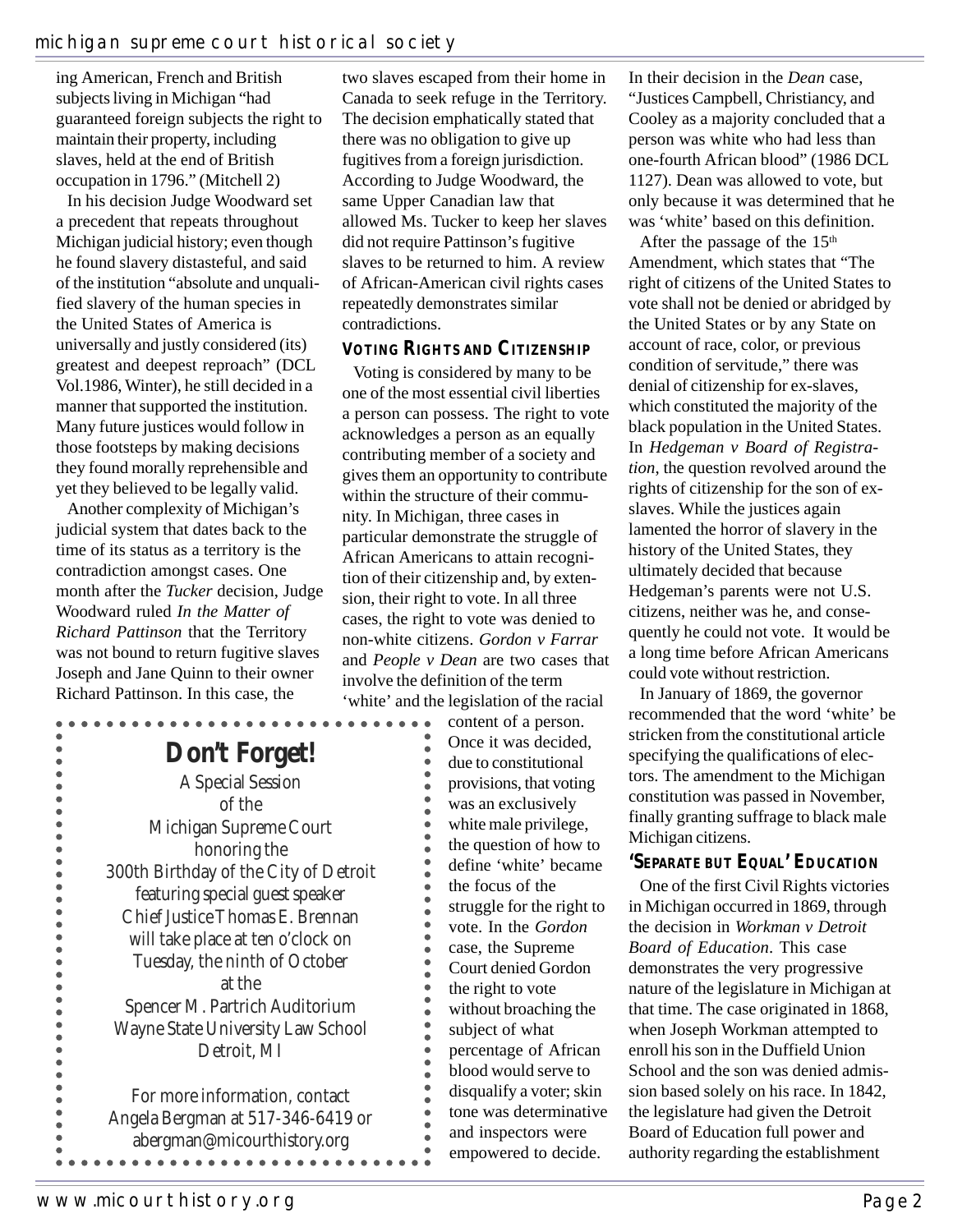of schools and educational policies. Detroit had subsequently created two schools specifically for African-American children and had required African Americans to travel, regardless of location, to those schools, which did not have higher-level grades. In 1867, the Michigan legislature enacted the general school law prescribing racial equality in Michigan school districts. The Detroit Board of Education fought this law on the premise that segregation spared African Americans from having to be confronted by "strong prejudice against the colored people among a large majority of the white population" and that the Detroit school charter had been re-enacted after the passage of the law. The Court's decision held that the law superseded the Detroit charter. The Court chose not to discuss arguments of policy and did not address the plaintiff's argument of injustice due to inequality. This ruling did not provide for integration, but the subsequent segregation that dominated the  $20<sup>th</sup>$ century was not founded on state law, in part thanks to the decision in *Workman v Detroit Board of Education*.

## **PUBLIC ACCOMODATION**

The issue of segregation within the realm of public accommodations manifests itself through several cases. *Day v Owen* was the first public accommodation case in Michigan and affirmed the practice of segregation. *Day* was followed by *Ferguson v Gies*, in which the Court followed the dictates of the Michigan Civil Rights Act and unanimously decided that discrimination based on color/race, was illegal. *Bolden v Grand Rapids Operating Corp*. gave African Americans the undisputed right to sue for damages if discriminated against.

*Day v Owen* preceded the Michigan Civil Rights Act and affirmed the legitimacy of segregation in that time period. Owen possessed a steamboat that offered transportation from Detroit to Toledo. When Day attempted to purchase cabin accommodations and was denied that opportunity, he sued. In this instance, the Michigan Supreme Court held that a steamboat operator could refuse passage to a Negro. "The Court held that while a common carrier could not have refused to transport Day, it could require him to conform to the reasonable regulations of the vessel. Regulations were reasonable if 'calculated to render the transportation most comfortable and least annoying to passengers generally.'" (Mitchell 19) In other words, the carrier could not refuse to transport a Negro because he was black, but could refuse to transport him if it would make the other passengers uncomfortable.



*Justice Allen B. Morse (Michigan Supreme Court Historical Reference Guide)*

The first case brought to the Supreme Court after the passing of Act 130, known as the Civil Rights Act of 1885, was *Ferguson v Gies* in 1890. The Court, in complete unison and agreement, found for Ferguson. William W. Ferguson had entered a restaurant in Detroit and had been told that he could only be served in a specific location, what was known as the 'saloon' side of the restaurant. Finding this side to be less desirable and still being refused service, Ferguson decided to sue the establishment owner. He employed D. Augustus Straker and sued for damages. Initially Ferguson was defeated

in court, but he forged ahead. The Michigan Supreme Court reversed the lower court's ruling on the grounds that the judge had instructed the jurors that 'separate but equal' applied to Act 130 and that equal did not have to mean exactly the same. The Michigan Supreme Court countered by saying that discrimination based on color was illegal under Act 130. Referring to *Day v Owen* and dismissing the precedent, Justice Morse stated, "It is but a reminder of the injustice and prejudice of the time in which it was delivered." *Ferguson v Gies* forced the Court to qualify that the 'separate but equal' doctrine inherently classified African Americans as inferior. This case came to be known as "Michigan's Great Civil Rights Case." (73 MBJ 296)

In the *Bolden v Grand Rapids Operating Corp*. case, Emmet N. Bolden, a dentist, was refused seating on the first floor of a movie theater because of his race. That refusal clearly violated Act 130, known as the Civil Rights Act, which "provided against discrimination in persons because of race, creed, or color, in regard to accommodations and privileges of inns, restaurants, theaters, etc." The decision reiterated the findings of *Ferguson v Gies*. In addition, this case set the precedent for use of police power. The Court stated "under the police power, supervision may be exercised over the use of private property, when the health, morals, or welfare of the public demands it." (239 Mich 318)

## **AFRICAN-AMERICAN ROLE MODELS**

The people represented in the cases held as much import as the actual decisions. They provided role models for young minorities and pioneered new territory in the fight for equality. William W. Ferguson was the first African American admitted into the Detroit public school system after the *Workman v Detroit Board of Education* decision. He later became a lawyer and the first African-American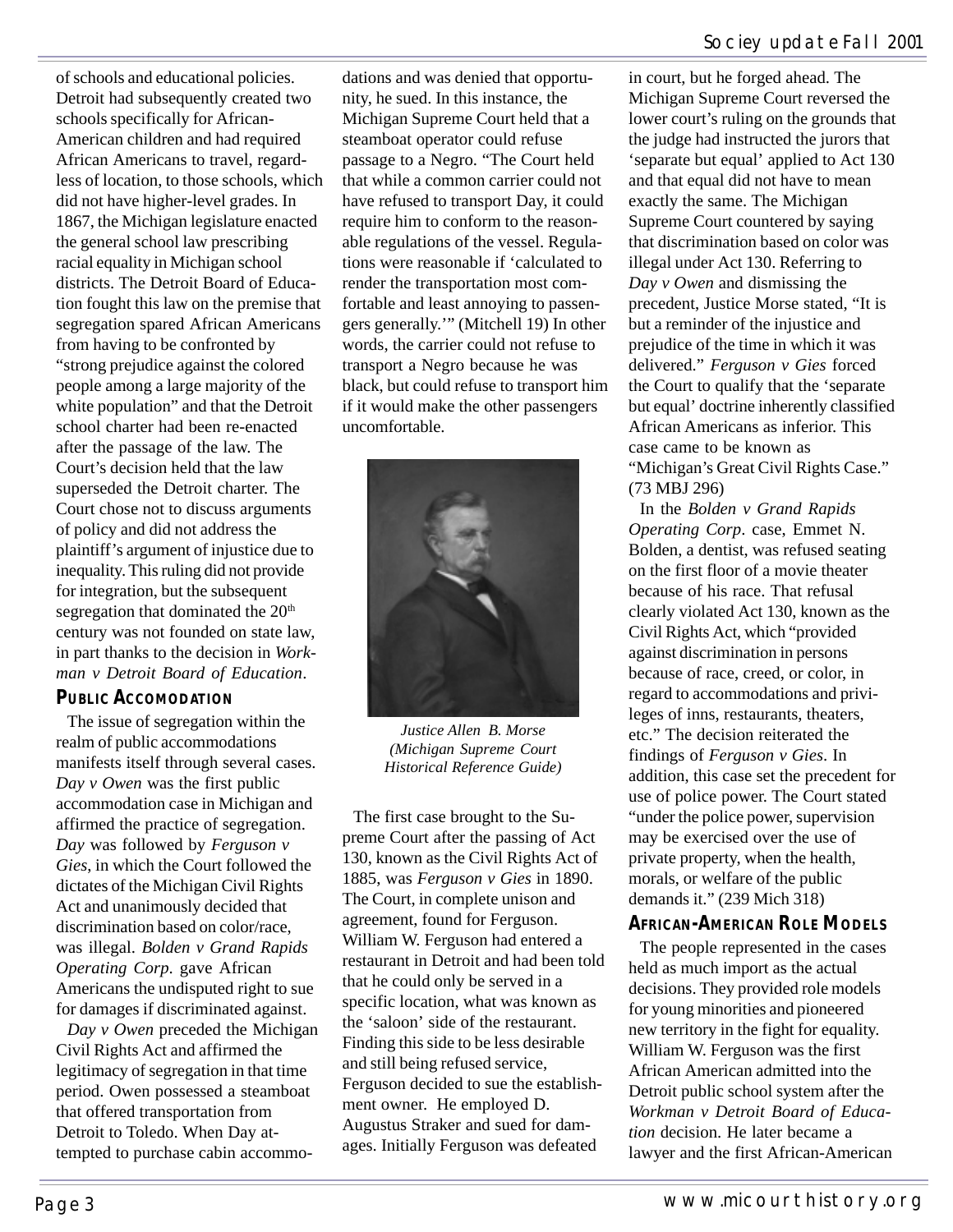

*William W. Ferguson (On-line source)*

legislator in Michigan. He was a trailblazing pioneer who helped improve the conditions of African Americans not only in Detroit but also in the entire state.

D. Augustus Straker defended William W. Ferguson in *Ferguson v Gies*. He too was a very prominent African American and one of the first minorities to argue before the Michigan Supreme Court. Detroit Mayor Dennis Archer recently opened a time capsule from 1900, to which Straker was the only contributing African American. His letter reads:

*Sir-none who have lived the allotted time of human life, within the confines of our beautiful city can fail to notice the changes, and events which have marked the 19<sup>th</sup> century, and especially so as relates to the colored people living, and who have lived in Detroit. The 19th century found the colored people of Detroit a race of slaves although slavery is not known ever to have had a foothold here. The incoming 20th century finds every man, and woman, and child of the colored race enjoying complete freedom under the law. The 19<sup>th</sup> century* 

*found the colored race in Detroit ignorant, uneducated, poor, and unenlightened, save with few exceptions. As the 20th century dawns upon us with every school door in the City of Detroit, wide open, welcoming within its walls, every colored, as well as white child…The 20th century finds the colored citizen of Detroit in the enjoyment and right to go, and enter every public place established for public accommodation…. If we should augur from the past and present, we have the brightest expectation for the future. A prejudice does now exist on the fringe of the*  $20<sup>th</sup>$  *century – I predict that the sunlight of a more perfect understanding of the Fatherhood of God and the brotherhood of man will drive out the demon prejudice and when the 21st century arrives he will find no resting place in the beautiful city of the straits.*



D. Augustus Straker (Detroit News Online 2/7/01)

*Workman v Detroit Board of Education, Ferguson v Gies,* and *Bolden v Grand Rapids Operating* *Corp*. gave D. Augustus Straker, and other minorities, hope for the future.

## **RESTRICTIVE COVENANTS**

Housing was one of the last bastions of legally upheld segregation. Many theories attempt to account for the actions of the Court, which repeatedly decided against segregation in education and accommodations but allowed discrimination in zoning policies to continue. One theory is that "housing was perhaps considered too traditionally personal to allow interference by the legislature or judiciary." (26 WnL 24) An early example of a case involving a restrictive covenant is *Parmalee v Morris* in 1922. The Parmalee's had attempted to buy land in a subdivision with specific restrictions against blacks and liquor businesses. They subsequently sued under the premise that the practice of racially restrictive covenants was contrary to the 13<sup>th</sup> and 14<sup>th</sup> Amendments. The Court "took the view that a covenant forbidding the occupation of property by colored persons is not forbidden by the Federal Constitution." (66 A.L.R 532) Racially restrictive covenants were again upheld in a very prominent case, *Sipes v McGhee*. *Sipes v McGhee* was later consolidated with *Shelley v Kraemer* and the United States Supreme Court ruled that racially restrictive covenants are illegal.

## **RAMIFICATIONS**

The cases chosen for this presentation represent a varied mix of the Court's work. Early in its judicial history, the Michigan Supreme Court made powerful decisions that helped both promote and stifle change. Typically, the Court reflected the conservative beliefs of Midwestern Michigan society. "Michigan's approach to the problems of a multiracial society has been basically conservative; that is, the legislature and the Supreme Court have rarely been in the forefront of social change. In a couple of surprising and striking instances, Michigan law was decades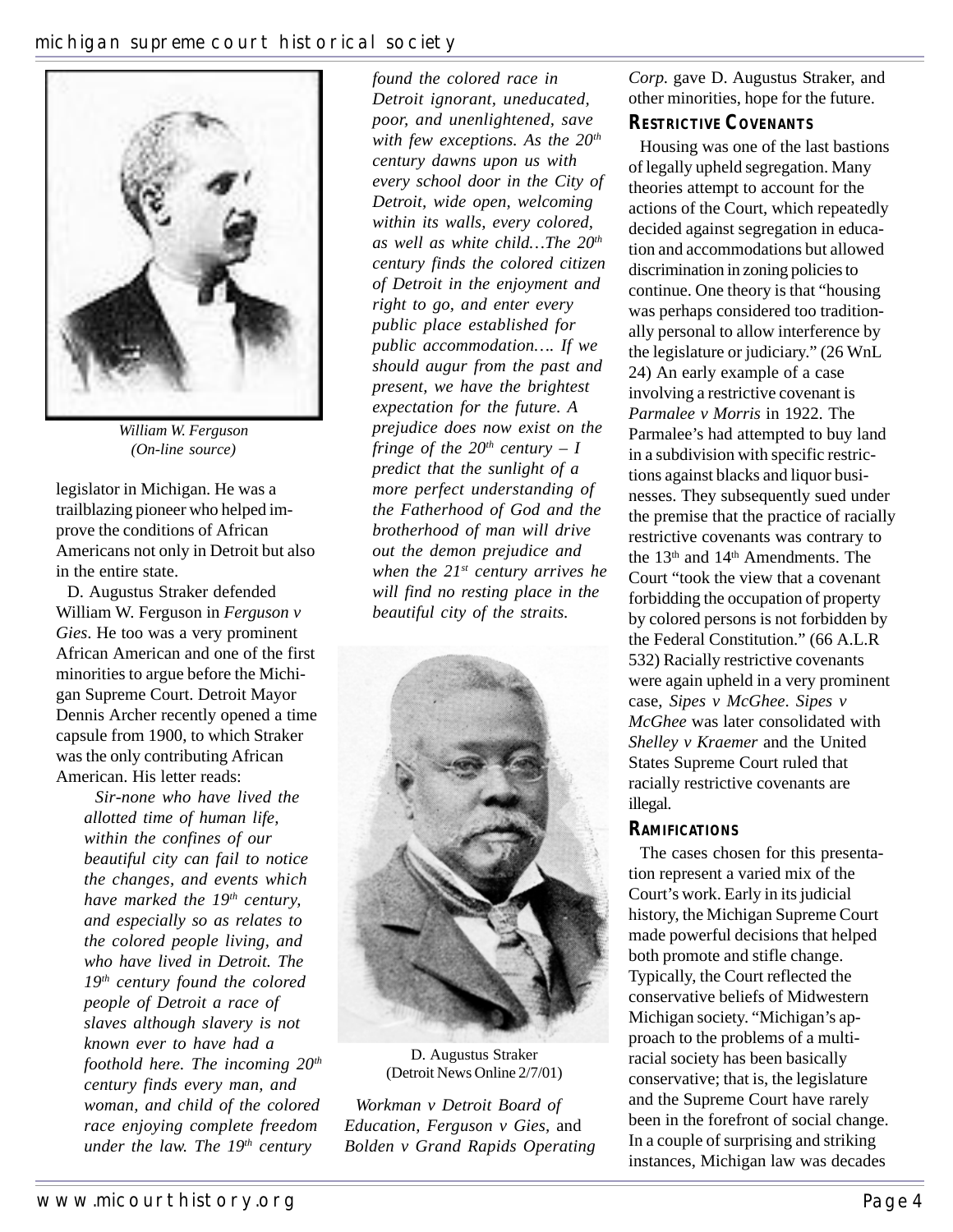ahead of the United States as a whole with regard to racial equality." (Mitchell 1)

Whether the results were positive or negative, the Court has had an undeniable impact on our lives.

#### **BIBLIOGRAPHY**

#### Cases:

Transactions of the Supreme Court of the Territory of Michigan 1805-1814, Volume II, Blume, William Wirt ed., University of Michigan Press (1935)

- *A. Denison et al. vs. Catherine Tucker* (Case 60)
- *B. In the Matter of Richard Pattinson* (Case 76) *Gordon v Farrar*; *People v Dean*; 14 Mich 406 (1866) *Hedgman v Board of Registration*; 26 Mich 51 (1872) *Day v Owen*; 5 Mich 520 (1858) *Ferguson v Gies*; 82 Mich 358 (1890) *Bolden v Grand Rapids Operating*
- *Corp*; 239 Mich 318 (1927)

Works Consulted/Cited: 1) 378 US 226, page 290 2) 53 A.L.R. (Ann) 189n 3) 171 A.L.R. (Ann) 921n 4) 64 MBJ 518 5) 50 McL 204 6) 73 MBJ 296 7) 73 MBJ 279 8) 33 WnL 1659 9) Mitchell, Marilyn Hall, 26 WnL 1, "From Slavery to Shelley- Michigan's Ambivalent Response to Civil Rights," Detroit College of Law Review volume 1986, Issue 4 10) Straker letter to Mayor of

 Detroit: http://www.detroit300.org/ eventsCentury\_box/ LettersStrakers%20letter.htm



# *Beam Signing Held for Hall of Justice in Lansing*

**DOUGLASS STEE** 

On a grey day in Michigan's capitol, Chief Justice Maura D. Corrigan welcomed a small crowd of Michigan Supreme Court justices and staff, State Bar of Michigan officials, and construction company executives to a special beam signing for the new Hall of Justice building.



*Court Commissioner Mike Murray adresses the crowd.*

The event, held Thursday, September 13, came hard on the heels of Tuesday's tragedy. Chief Justice Corrigan spoke of the hard work of her colleagues, specifically of former Chief Justices Riley and Weaver, and of Justice Cavanagh.

Justice Cavanagh, the supervising justice for the project, also offered remarks on the building and what it will mean Michigan citizens.

*Due to the tragic events of this*



*Chief Justice Riley places her signature on the beam.*

*Tuesday, I thought that perhaps we should postpone this beam signing to a time further removed from the horror and destruction we all witnessed. But as I reflected further on the significance of recent events and on the forever changed skyline of*

*New York, I thought that today's event presents an opportunity for us to reflect on the great strength and optimism of the American spirit. This six story structure of some 280,000 square feet, built with 2,390 tons of structural steel, 14,000 individual pieces*

*of Indiana limestone, 16,000 cubic yards of concrete, and 269 caissons to bedrock will house almost four hundred judicial employees. This building rises and will stand as a symbol of the citizens of this State and of all Americans' commitment to continue our pursuit of justice.* Constuction of the building remains on schedule, and the Court plans to open its doors in the Fall of 2002.



*Justice Weaver signs the beam.*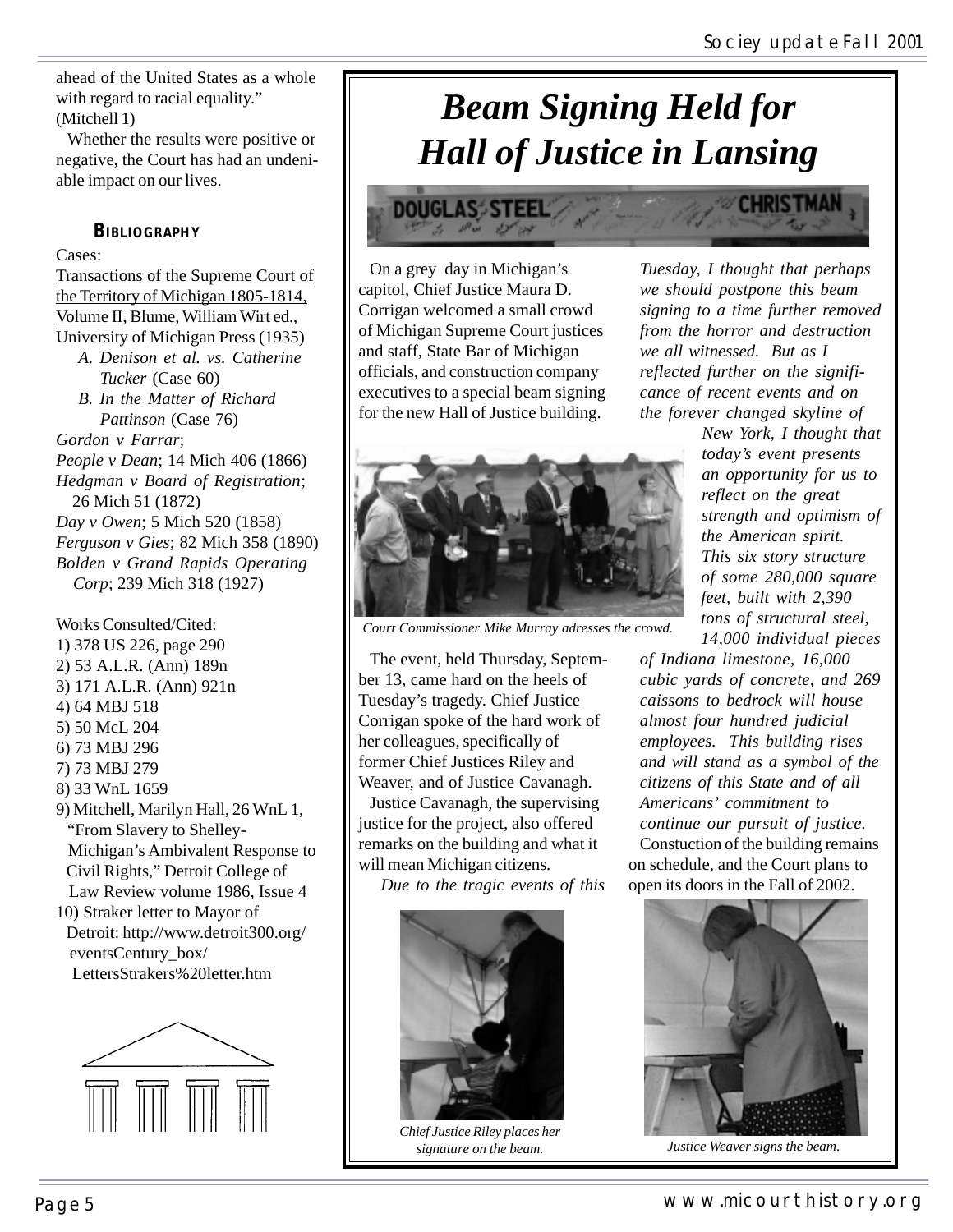# **In Recent News... Society Receives Grant for Its 2001 Education Pilot Project**

The Michigan Supreme Court Historical Society has been awarded a \$2,961.97 grant by the Michigan Humanities Council to produce its "2001 Education Pilot Project."

The project will result in 100 complete two-week lesson plan packets that will focus on familiarizing students with the general history of the Michigan Supreme Court, its members, important cases, the state judicial system and its role as it pertains to the law. Packets will include ten lesson plans along with supporting materials, fun activities and worksheets, quizzes and projects, and packet evaluation forms. These packets will be distributed to area teachers in Eaton and Ingham counties as well as other statewide law-related educators who will pilot the plans in their classrooms and report on their effectiveness.

For more information about the lesson plans, please contact Executive Director Angela Bergman at (517) 346-6419 or abergman@micourthistory.org



# **Save the Date!**

**The Officers and Directors** of the **Michigan Supreme Court Historical Society** cordially invite you to attend the portrait presentation of **Honorable Patricia J. Boyle** Thursday the first of November at two o'clock at the Spencer M. Partrich Auditorium Wayne State University Law School Detroit, Michigan Reception to follow from 4:00 p.m. to 6:00 p.m. at Opus One, Detroit. For more information, please contact Angela Bergman at 517-346-6419 or abergman@micourthistory.org

# **Biography of Otis M. Smith Published**

Wayne State University Press has published and made available *Looking Beyond Race, The Life of Otis Milton Smith*. The book contains Smith's memoirs, which he dictated during the three years before his death in 1994, and was written by historian Mary M. Stolberg. Ms. Stolberg, a former reporter for the *Pittsburgh Press*, is also the author or *Fighting Organized Crime* and *Bridging the River of Hatred: The Pioneering Efforts of Detroit Police Commissioner George Edwards.*

The book deals with Smith's own experiences with

racism and his unique struggle to overcome the prejudices that surrounded him. "Born in the slums of Memphis, Tennessee, Smith was the illegitimate son of a black domestic worker and her prominent white employer. Although he identified with his mother's blackness, he inherited his father's white complexion. This left him open to racism from whites, who resented



his African American heritage, and blacks, who resented his skin color.

"In *Looking Beyond Race,* Otis Milton Smith recounts his life as an African American who overcame poverty and prejudice to become a successful politician and the first black elected to statewide office since the nineteenth century.

*"Looking Beyond Race* is a compelling tale that ends with the inspirational story of Smith's reconciliation with his white relatives who still live in the South. In this highly readable memoir, *Looking Beyond Race* provides a moving tale that will appeal to readers interested in African American history, politics, labor relations, business, and Michigan history." (Text taken from cover flap of *Looking Beyond Race*.)

The book is available at most major bookstores and costs about \$25.00.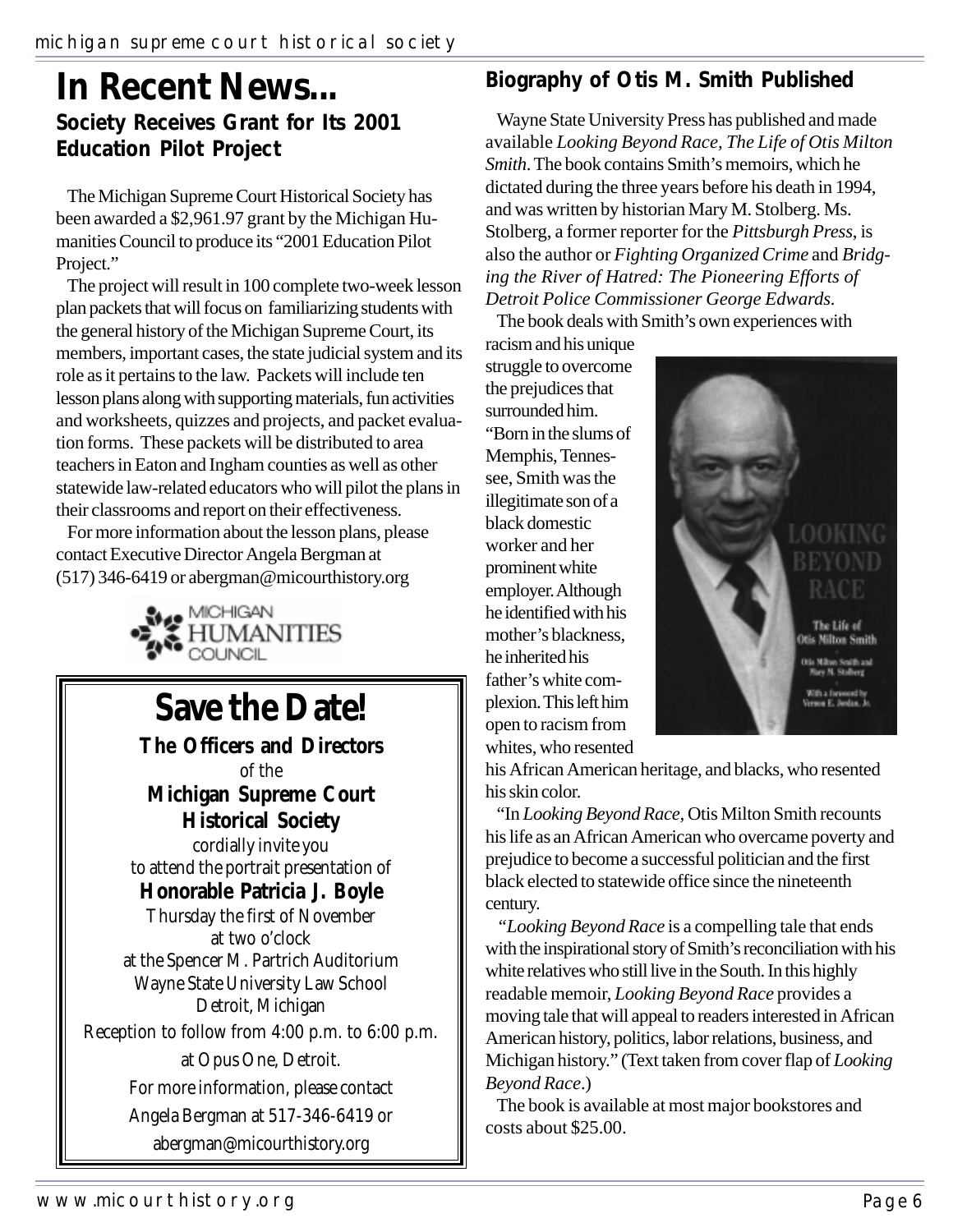# **20th Century Portrait Collection Completed**

In the spring of 2001, the Society commissioned the post-humous portraits of Justices Neil E. Reid and Edward M. Sharpe. Justices Reid and Sharpe were the only justices who served the Court in the 1900s for whom the Court did not have official portraits.

The portraits, which were completed by Detroit artist Robert Maniscalco of the Maniscalco Gallery, provided some unique challenges to the painter. The only materials available to the Society at the start of this project were single, black and white photos of each justice. Research produced little information regarding the stature and coloring of the two justices. To complete the project, Maniscalco relied on the little information available to him and his artistic judgment.

The portraits will be dedicated to the Court at a later date and will be hung as the Court deems appropriate.



## **Edward M. Sharpe, 61st Justice**

Served From 1934 Through 1957 Edward M. Sharpe was born on a farm in Bay County, Michigan on December 18, 1887. He was of Scottish and Irish descent and attended rural public schools in his youth. Sharpe graduated from Ferris

Institute and then from the University of Michigan Law School in 1914. He was admitted to the Bar that same year.

For five years, Sharpe was a teacher in public schools before he made law his chosen profession. He was elected to the Michigan Supreme Court in 1933 and began his service in 1934. He served until December 31, 1957. Sharpe was re-elected in 1941 and 1949. Upon his retirement, Sharpe, having served twentythree years, had seniority status.

Edward M. Sharpe died at the age of 87 on March 3, 1975, in Bay Medical Facility.



## **Neil E. Reid, 67th Justice**

Served From 1944 Through 1956 Neil E. Reid was born in Bruce Township, of Macomb County, Michigan on April 24, 1871.

Governor Fred W. Warner appointed Reid judge of the Probate Court over which he presided for thirteen years. He



had a reputation for being a tough judge, especially with cases regardng prohibition violators and armed robbers.

Reid was the first man to win a seat on the Michigan Supreme Court by defeating an incumbent. His campaign was deemed a "postcard" campaign in that he sent all his friends postcards requesting their votes. Reid credited his "many friends" for the victory. He began his service on the Court in 1944.

Reid was described as a six foot four, gaunt, yet colorful man. He died of a heart attack on May 4, 1956, while still employed by the Court.

(*Above information was taken from the Michigan Supreme Court Historical Reference Guide. For details on ordering, see the back of this newsletter.*)